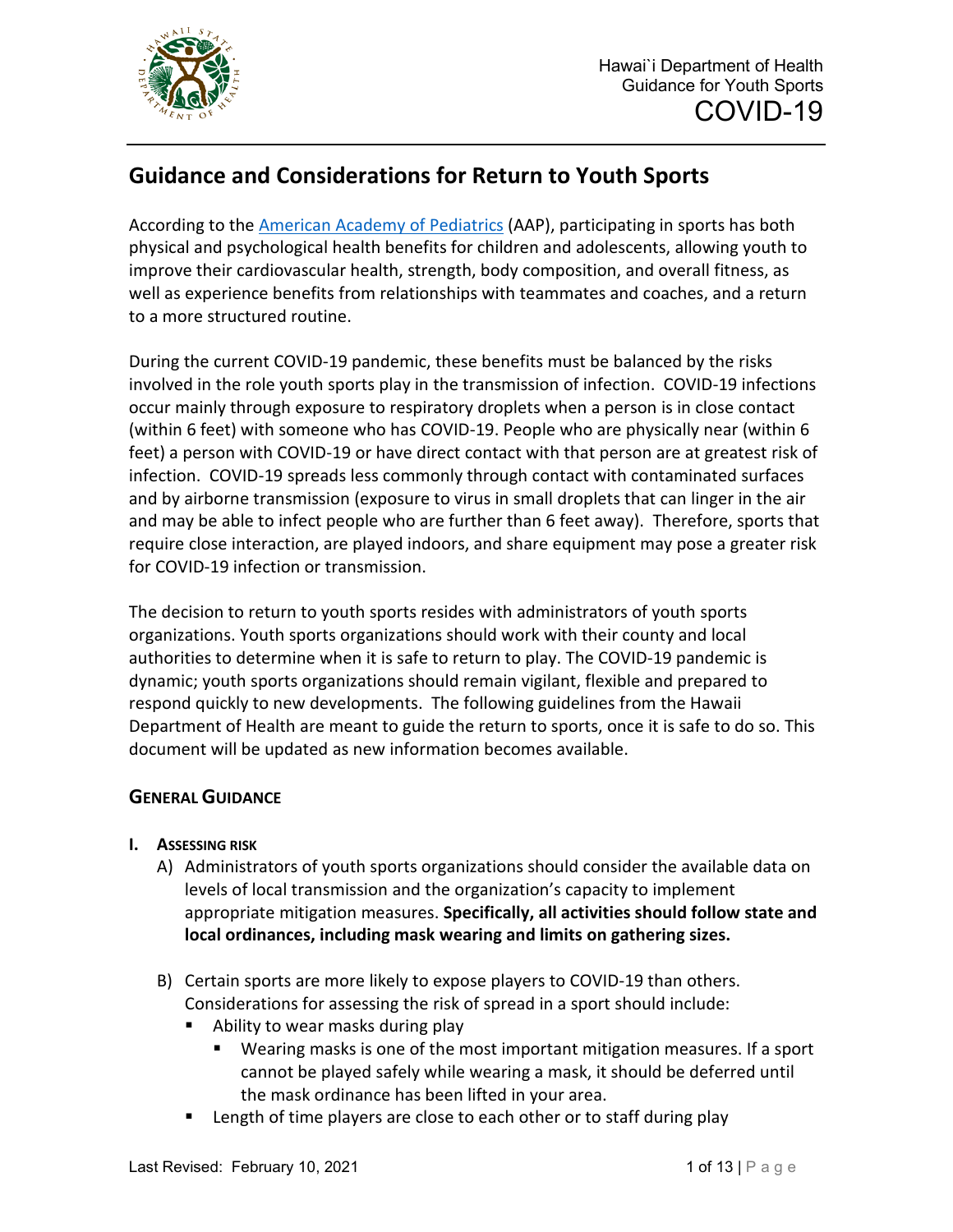

- Ability to engage in physical distancing while not actively engaged in play (e.g., during practice, on the sideline, or in the dugout)
- Size of the teams and personnel
- Ability to hold activities outside
- Amount of necessary touching of shared equipment and gear
- **Players' exertion levels**
- **Players at higher risk of developing serious disease**
- Age of players
- **II. CONTACT TRACING**
	- Anyone engaging in sports activities are required to cooperate with the Hawaii Department of Health (HDOH) on contact tracing.
	- Contact tracing is the process used to identify those who have been in contact with people who have tested positive for many contagious diseases, including COVID-19. It is a long-standing practice and is an integral function of HDOH.
	- Given that interscholastic athletics, club sports teams, and recreational sports teams are comprised of students enrolled in local school districts, it will be necessary for both club/recreational youth sports staff and school district staff, including but not limited to administrators, school nurses, school safety specialists, counselors, and any other staff deemed appropriate by the school district, to collaborate with and assist HDOH with contact tracing in the event of illness of a player, coach, referee, athletic trainer, and/or anyone else involved with a sports team/group.

## **III. GENERAL TESTING OF ATHLETES**

- Asymptomatic patients without recent exposure to an infected person will have a low risk of positivity if randomly tested for return to play, and there is a risk of falsepositive test results, depending on the platform used.
- Furthermore, a negative test result decreases the risk of spreading disease but does not make it "safe" to return to activity and does not eliminate the need for masking, social distancing, and quarantining as appropriate per the recommendations of the CDC and HDOH.
- Therefore, testing for SARS-CoV-2 is discouraged for athletes unless they are symptomatic or have been exposed to someone infected with SARS-CoV-2 (see AAP [testing guidance\)](https://services.aap.org/en/pages/2019-novel-coronavirus-covid-19-infections/clinical-guidance/covid-19-testing-guidance/).

## **IV. PARENT/GUARDIAN NOTIFICATION/ACKNOWLEDGEMENT**

- During the COVID-19 pandemic, gathering together in any way, including playing sports, involves an inherent risk of the child/adolescent becoming infected and potentially infecting other individuals, including household members.
- Parents/guardians should be aware that risk can be decreased but not eliminated by following safety protocols.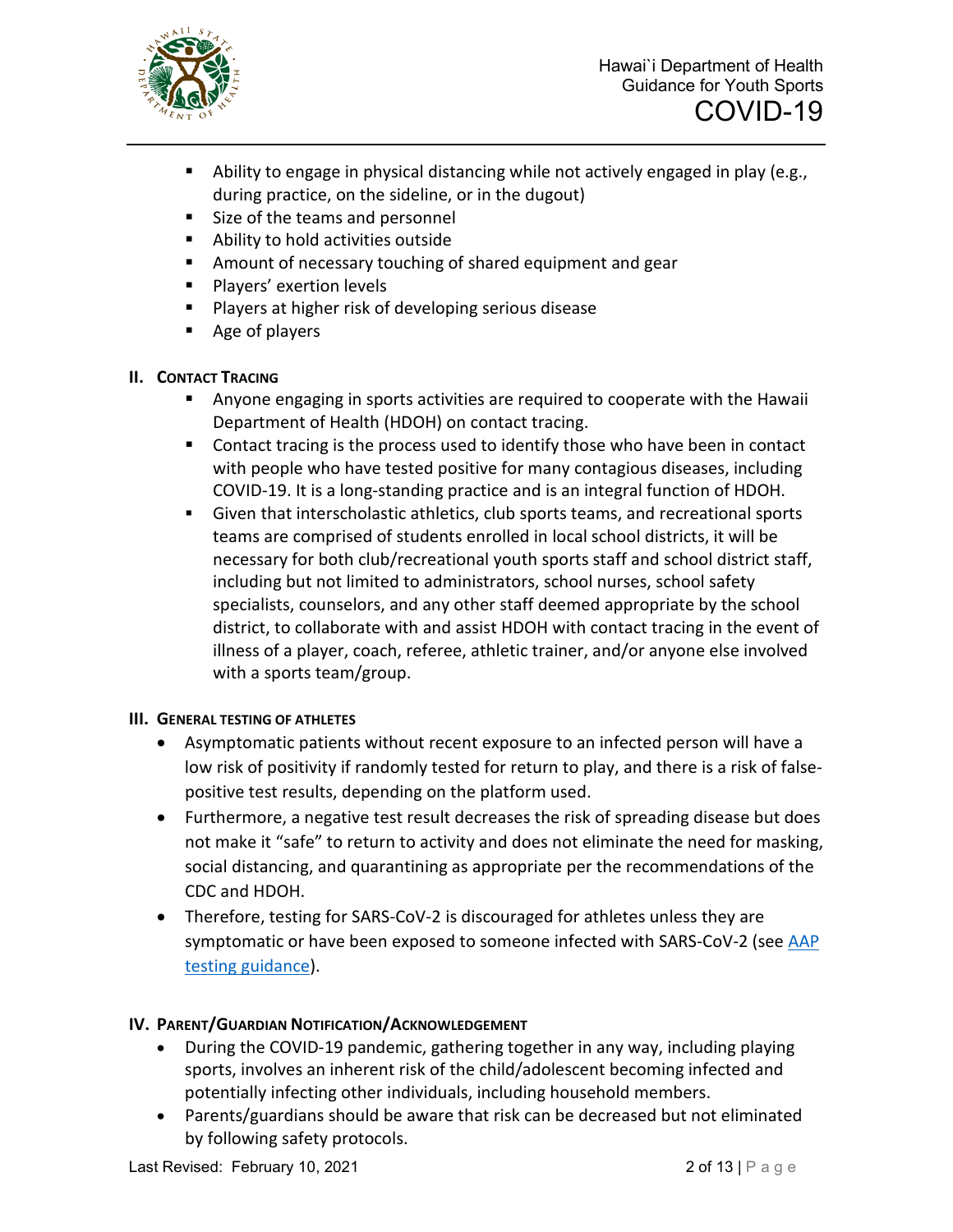

- Schools and sports associations should ensure parents/guardians are aware of their COVID-19 policies and expectations.
- Ultimately, the decision to allow an athlete to participate in sports lies with the parent/guardian, who should consider the balance of benefits and risks of participation during this time. Parents should also consider any underlying health conditions that place their athletes or household members at high risk of severe disease or death should they contract COVID-19.
- Consider requiring parental/guardian signed acknowledgement of the risks of youth sports participation at this time, and agreement to comply with the guidelines put in place by the youth sports organization.

## **PROMOTING BEHAVIORS THAT REDUCE SPREAD**

- I. STAYING HOME WHEN APPROPRIATE
	- o Educate players, families, and staff that they should stay home if any of the following:
		- they have symptoms [\(CDC Facilities COVID-19 Screening\)](https://www.cdc.gov/screening/index.html)
		- they or someone in their home tested for COVID-19 and is waiting for results
		- they or someone in their home tested positive for COVID-19
		- they have recently been in close contact with a person with COVID-19
			- Individuals who had recent close contact with a person with COVID-19 should stay home for a minimum of 10 days and monitor their health, even if they test negative for COVID-19

## II. SCREENING

- o Conduct daily health checks of every person entering the shared practice/play location [\(CDC Facilities COVID-19 Screening\)](https://www.cdc.gov/screening/index.html)
- $\circ$  Daily health screenings should be done before people enter and asked to each individual, don't ask questions to an entire team or group of people at once

## III. CLOTH MASKS

- $\circ$  Cloth masks covering mouths and noses should be worn at all times by players, coaches, officials, parents, spectators and volunteers, including when:
	- Arriving to or departing from an athletic facility
	- On the sidelines, in the dugout, etc.
	- Engaging in physical activities, including practice and competition
	- Cloth masks should be worn even when physical distancing
- $\circ$  Cloth masks can be removed only while in the water when participating in individual water activities
- $\circ$  While playing high intensity sports, wearing masks may be challenging for players, particularly for younger players and individuals with disabilities and underlying medical conditions. However, individuals (players, coaches, officials,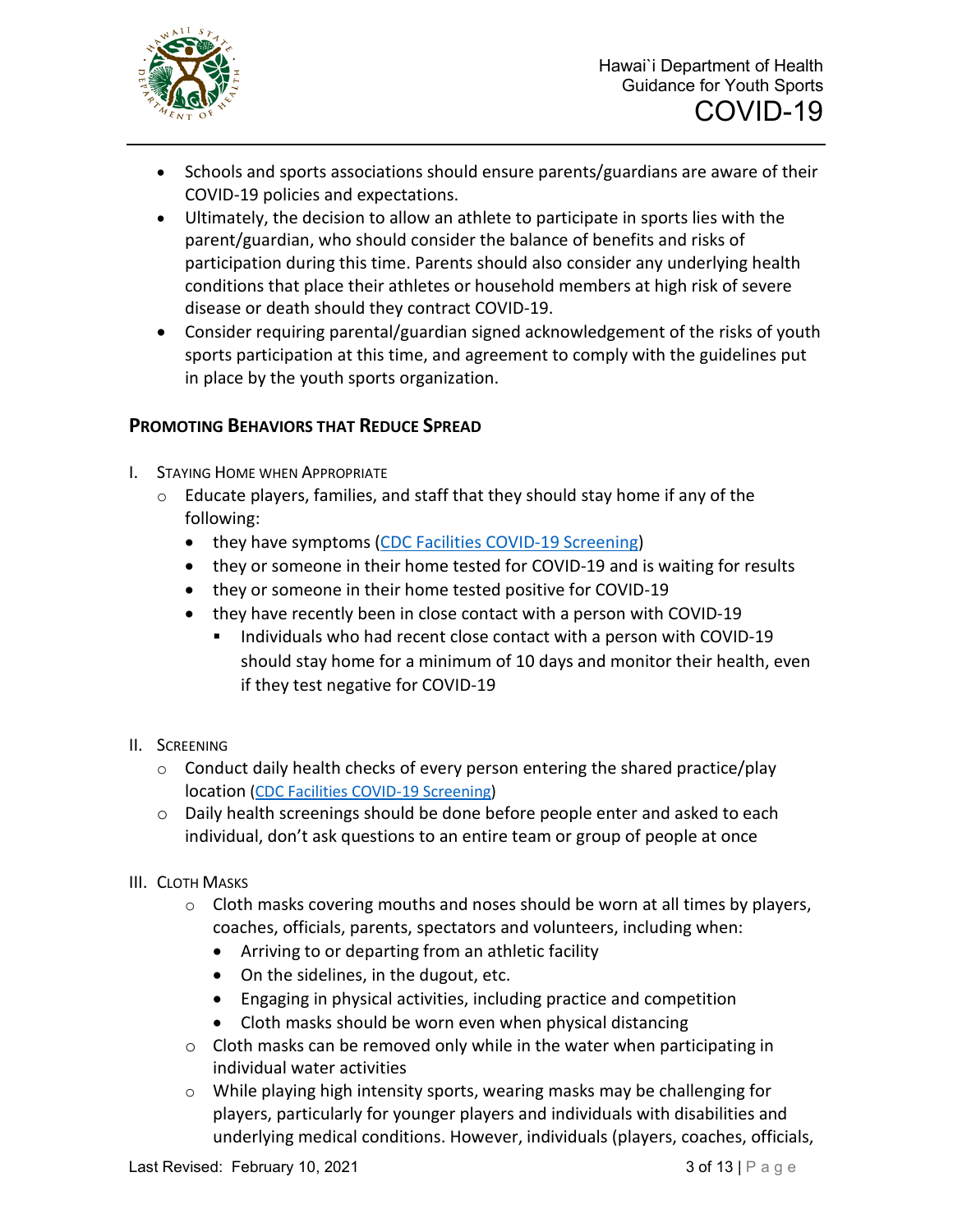

spectators, and volunteers) who are unable to wear a cloth mask should not participate in youth sports programs

- $\circ$  All individuals should be reminded not to touch the front of the cloth masks and remove masks using the straps.
- o Cloth face coverings should be washed daily in hot water and not reused until cleaned
- $\circ$  If a player's mask gets wet, it should be changed for a clean and dry one as a wet mask be difficult to breathe through
- o It is important that players bring extra masks in case theirs needs to be changed out
- o Referees and officials should consider replacing traditional whistles with a device that can be used for attention without removing their cloth masks (e.g., bell)
- IV. HAND HYGIENE
	- Players, staff, coaches, officials, and all participants should wash or sanitize hands:
		- o before and after practice and games
		- o during games and practices with shared equipment or facilities, especially when balls or equipment are touched by more than one person
		- o after touching eyes, nose, mouth, or masks
	- Have hand sanitizer containing at least 60% alcohol, disinfecting wipes, soap and water, or other sanitizing materials readily available at entrances, exits, benches, dugouts, and any other area prone to gathering or high traffic
	- Make hand hygiene options available and using them routine after players come off the field and before they touch other items (e.g., water bottles, phones)
	- Teach and reinforce hand hygiene
	- Restrict spitting
	- Avoid touching eyes, nose, mouth, or the front of masks
	- Use disposable gloves or hand hygiene when removing garbage bags or handling and disposing of trash

## **MAINTAINING HEALTHY ENVIRONMENTS**

- **I. CLEANING AND DISINFECTION**
	- Clean and disinfect frequently touched surfaces on the field, court, or play surface at least daily, or between uses as much as possible
	- Limit use of shared objects and equipment (e.g., balls, bats, gymnastics equipment) or clean between use by each individual
	- Develop a schedule for increased, routine cleaning and disinfection
	- Ensure safe and correct use and storage of EPA approved products
	- Use caution when using cleaning products near children
	- Ensure adequate ventilation when using these products to prevent inhaling toxic fumes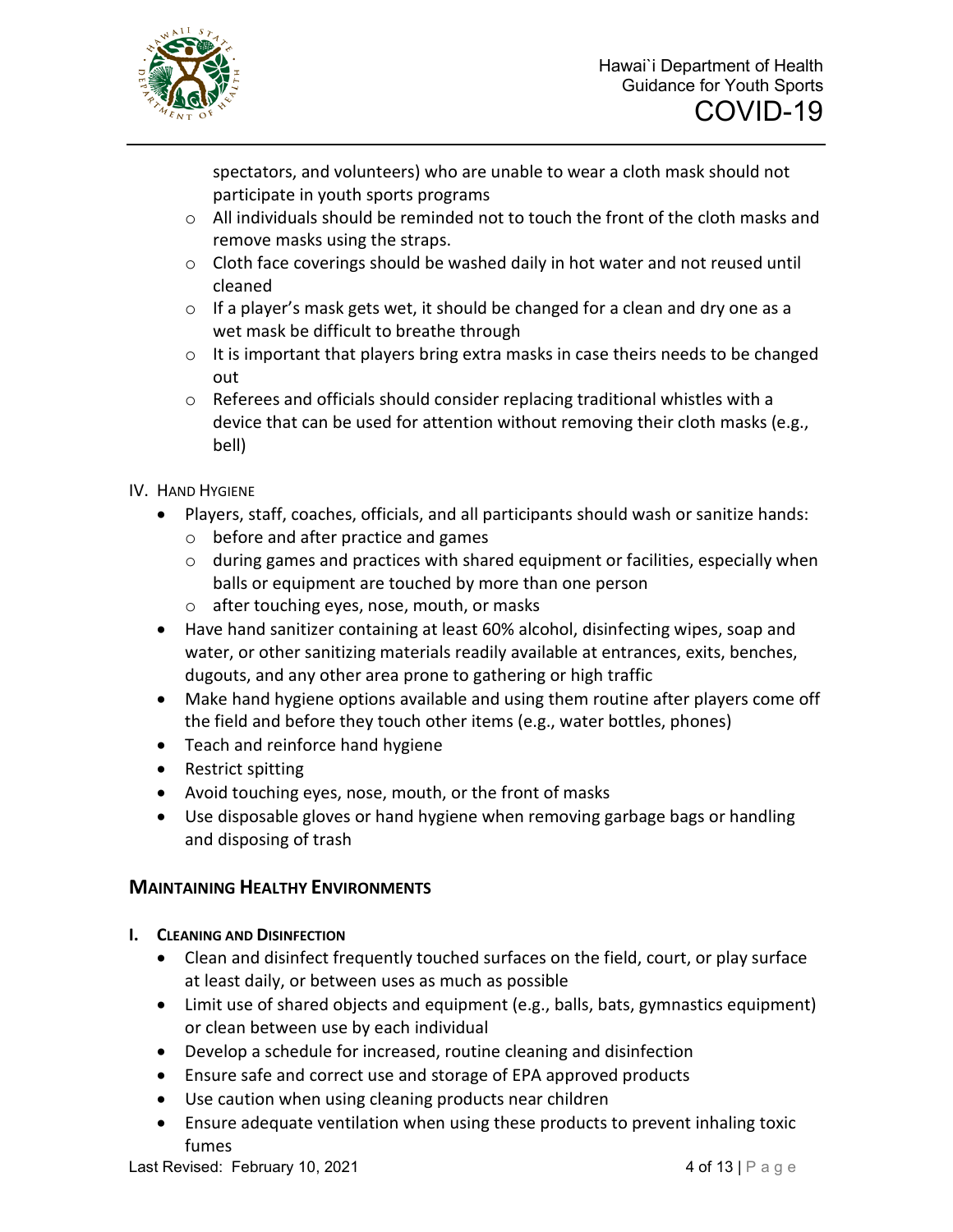

## **II. SHARED OBJECTS**

- Encourage athletes to use their own equipment to the extent possible
	- $\circ$  If equipment must be shared (e.g., balls, bats, etc.) limit use of supplies to one group of players at a time and clean and disinfect, using an EPA approved product, before switching to another group
- Discourage sharing of items that are difficult to clean, sanitize, or disinfect
	- o Players and staff must use their own towels, clothing, or other items they use to wipe their faces or hands
- Keep players belongings separate from others' and in individually labeled containers, bags, or areas
- All players and staff should bring their own water bottles
- If food is offered at any event, have pre-packaged boxes or bags for each attendee. Provide options to limit the sharing of food or utensils. Designate appropriately spaced locations for people to eat and drink, and maintain social distancing whenever masks are removed for eating and drinking

## **III. VENTILATION**

- Prioritize outdoor, as opposed to indoor, practice and play
- If playing inside:
	- $\circ$  Ensure ventilation systems or fans operate properly and provide acceptable indoor air quality for the current occupancy level for each space
	- $\circ$  Circulate air from outside to inside as much as possible, for example by opening windows and doors, ensuring all fans are on high
	- $\circ$  Consider running the HVAC system at maximum outside airflow for 2 hours before and after the facility is occupied
	- $\circ$  Ensure restroom exhaust fans are functional and operating at full capacity when the facility is occupied
	- o Use portable high-efficiency particulate air (HEPA) fan/filtration systems to help enhance air cleaning

## **IV. PHYSICAL DISTANCING AND MODIFIED LAYOUTS**

- Use signage to promote preventative measures (e.g. proper mask use, physical distancing)
- Provide physical guides (e.g., signs and tape on floors or playing fields) to ensure people remain 6 feet apart anywhere they may gather.
- Identify adult staff members to help maintain preventative measures
- Space players at least 6 feet apart as much as possible, even when participating in the sport (e.g., during warmup, skill building activities, simulation drills, and when discussing drills or game strategies)
- Dugouts, benches, and other limited or enclosed gathering spaces should not be used unless 6 feet of distancing can be maintained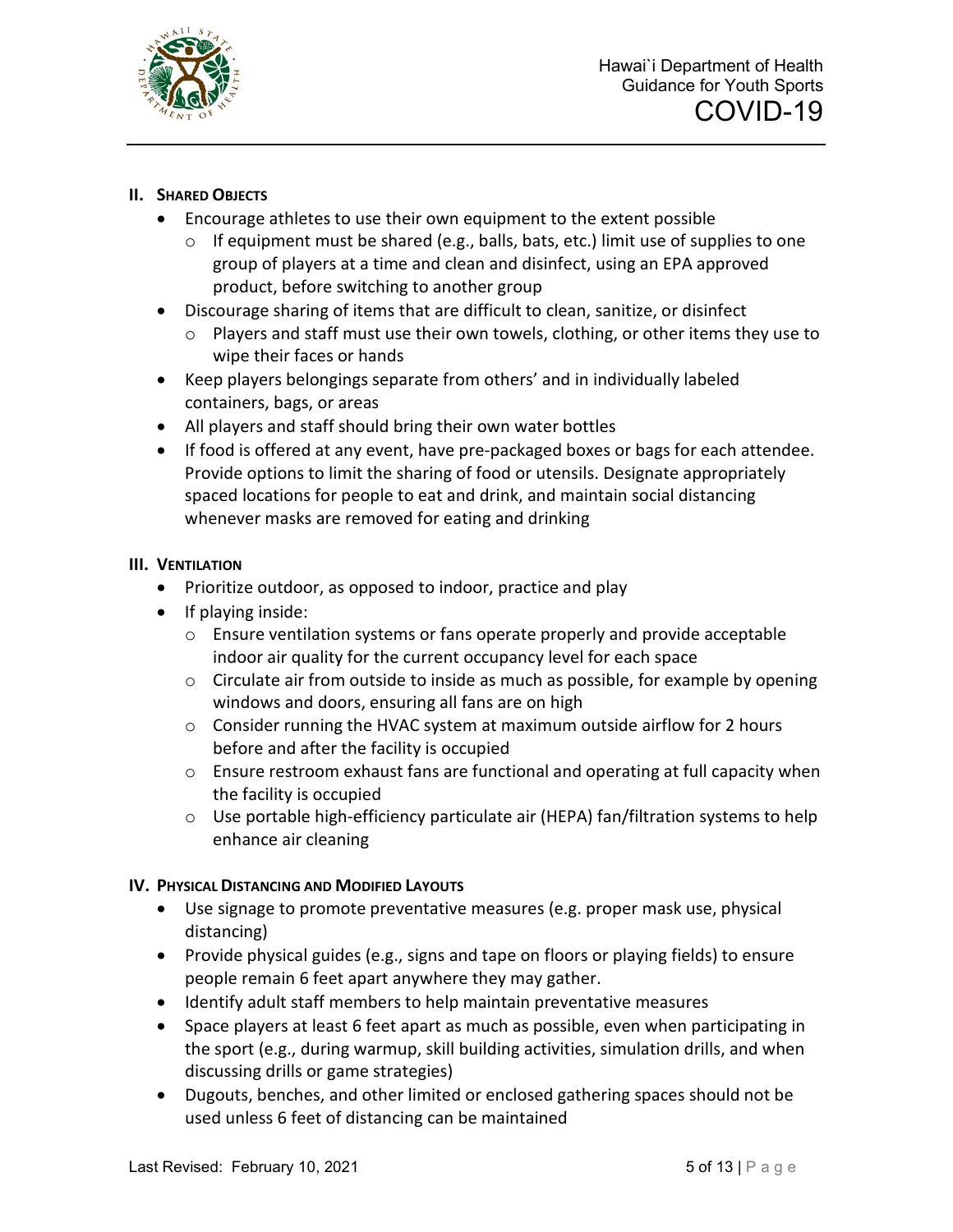

- Participants should place personal belongings at least 6 feet away from others' personal belongings.
- Restrict unnecessary physical contact (e.g., high fives, handshakes, fist bumps, hugs, etc.)
- Prioritize outdoor, as opposed to indoor, practice and play
- Players, coaches, umpires, referees, and spectators should remain in their cars until just before the beginning of practice, warm-up, or game; no forming of groups while waiting
- Consider alternatives to carpools or van pools. Players should ride to practice or sports events only with persons living in their same household
- If practice of competition facilities must be shared, increase the amount of time between practices and competitions to allow for one group to leave before another group enters the facility. Allow time for cleaning and disinfection
- Players should be provided adequate space for belongings, water bottles, and equipment to ensure at least 6 feet of distancing when accessing gear

## **V. COMMUNAL SPACES**

- Discourage the use of confined shared spaces as much as possible (e.g., locker rooms). Encourage showering at home instead
- Limit the number of players sitting in confined player seating areas (e.g., dugouts) to ensure physical distancing of at least 6 feet
- Add physical barriers and signage in places such as bathroom sinks when 6 feet apart cannot be maintained. Limit the number of persons allowed in bathrooms at one time.
- Encourage spectators to bring their own additional seating (e.g., chairs) from home and sit only with people they live with
- Consider closing or modifying concessions to minimize opportunities for crowding

## **MAINTAINING HEALTHY OPERATIONS**

## **I. DESIGNATED COVID-19 POINT OF CONTACT**

- Designate a staff person to be the point of contact for each team/cohort.
	- $\circ$  All coaches, staff, officials, players, families and volunteers should know who their point of contact is and how to contact them.
	- o The point of contact should be prepared to facilitate
		- o communication between the team and the youth sports organization
		- $\circ$  the steps outlined by the youth sports organization and in this guidance if a case of COVID-19 occurs within the team/cohort

## **II. COMMUNICATION PLAN**

- o Coaches, staff, umpires/officials, players and their families, and all volunteers should self-report to their point of contact if they:
	- o have symptoms of COVID-19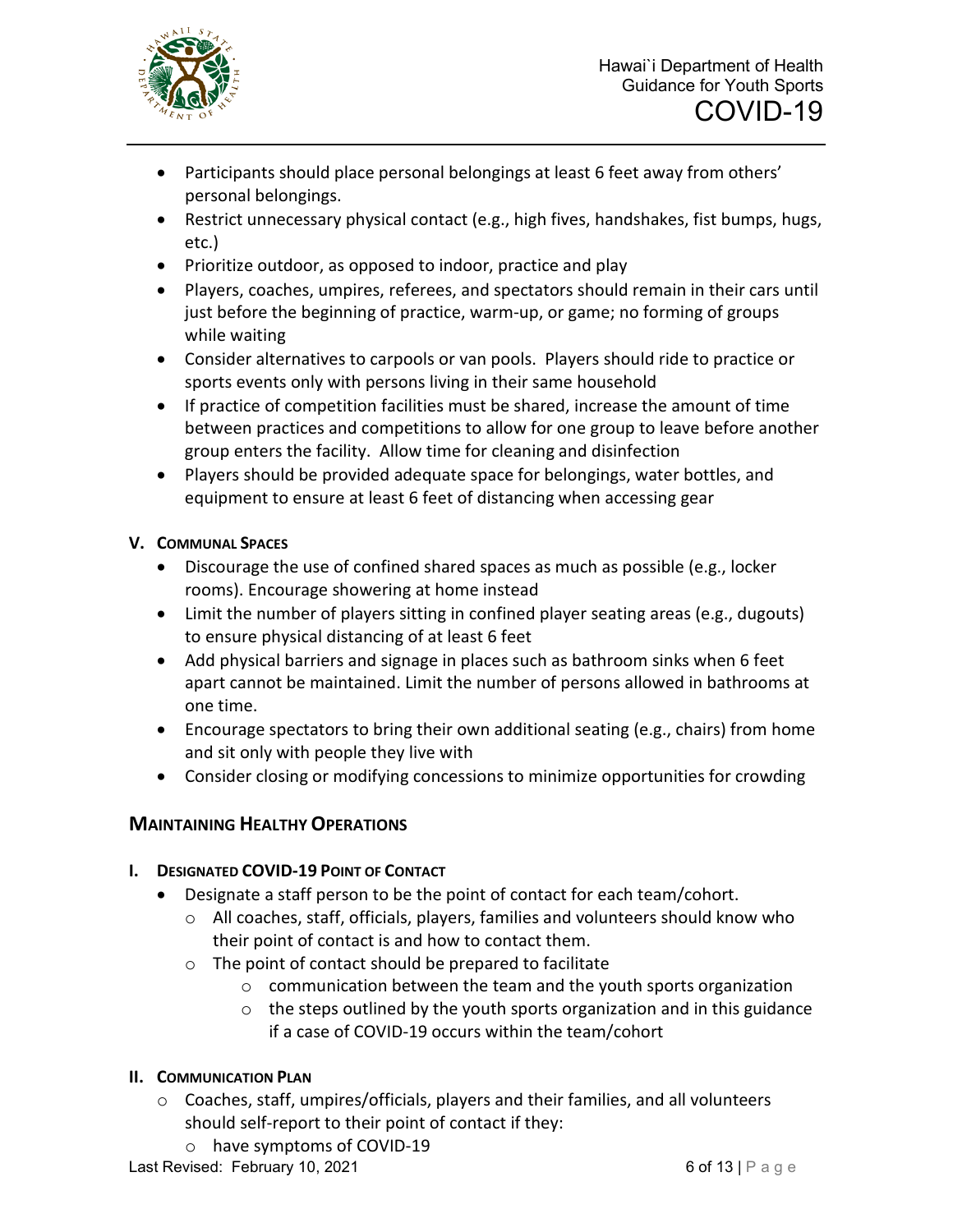

- o get tested for COVID-19
- o test positive for COVID-19
- o had close contact with someone with COVID-19 within the last 10 days
- Put a communication plan in place. Each point of contact should know
	- $\circ$  who to notify within the youth sports organization and their team/cohort (staff, officials, athletes, families)
	- o when to notify them (someone was exposed or tested positive)
	- o facilities closures and restriction in place to limit COVID-19 exposure (e.g., who to call to close and clean/disinfect the facility)

## **III. COACH AND STAFF TRAINING**

• Train coaches, officials, and staff on all safety protocols and mitigation measures. Athletes and parents should also be educated on what is expected of them. [Your Guide to Masks | CDC](https://www.cdc.gov/coronavirus/2019-ncov/prevent-getting-sick/about-face-coverings.html) [Social Distancing | CDC](https://www.cdc.gov/coronavirus/2019-ncov/prevent-getting-sick/social-distancing.html) [COVID-19 Contact Tracing |](https://www.coursera.org/learn/covid-19-contact-tracing?edocomorp=covid-19-contact-tracing) Johns Hopkins University

## **IV. RECORDS**

• Have everyone sign in and keep a roster of everyone present at each practice, training session, and competition to assist with contact tracing in the event of a possible COVID-19 exposure. Retain attendance rosters for a minimum of 28 days after the event.

## **V. COHORTING**

- Keep players together in small groups (cohort) with dedicated coaches or staff as much as possible, cohort size should follow state and local ordinances
- Ensure that each cohort does not mix with other cohorts
- Hold within-team scrimmages instead of playing games with other teams to minimize exposure among players and teams
- If practical, assign participants from the same household to the same team or cohort

## **VI. STAGGERED SCHEDULING**

- Stagger arrival and drop-off times or locations by cohort
- Increase the amount of time between practices and competitions to allow for one cohort to depart before another cohort enters the facility. Allow time to clean the facility between uses

## **VII.NONESSENTIAL VISITORS, SPECTATORS, VOLUNTEERS**

- Consider limiting nonessential persons and audience size to accommodate social distancing needs. Possibly limit the number of people each player can invite
- Stream practices and games online, if possible, to promote socially distanced engagement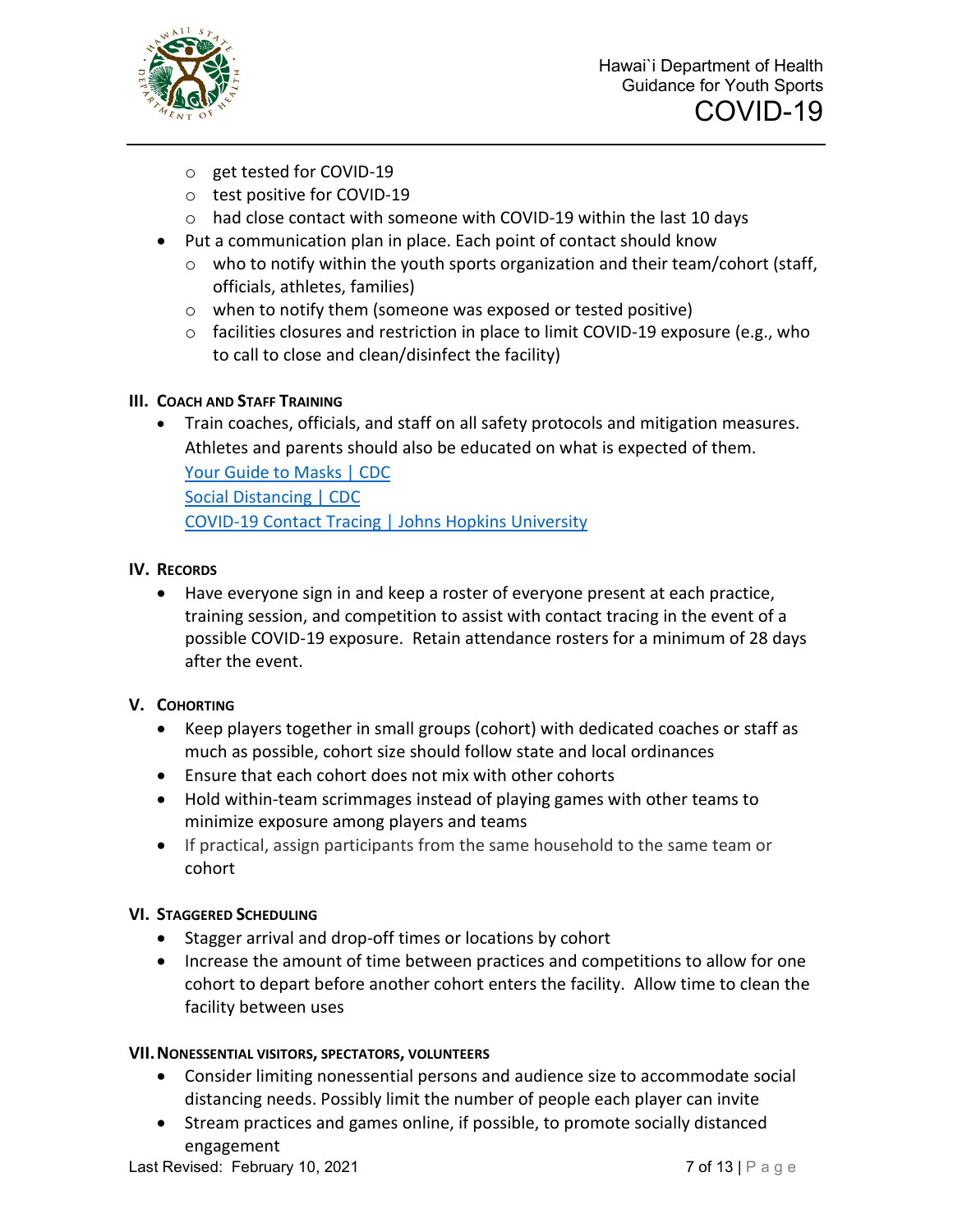

• Discourage events that may increase gathering sizes or result in people socializing together (e.g., potlucks, homecoming games)

#### **VIII. TRAVEL**

• Team travel is not recommended at this time

#### **IX. TEAM PHOTOGRAPHY**

- Standing close together without masks is a high-risk activity
- Consider taking individual photos and using editing software to combine them into a group photo
- Group photos should be taken outside if possible
- Prepare for the photos before people arrive. For example, identify the site (i.e., bleachers) and pre-mark the spots where people should stand for a group photo to minimize crowding together while coming into the area
- People should face forward in the same direction
- People should wear masks as they get into position and keep the mask on until the photographer provides a command to remove masks and take the picture. Time without masks should be very brief. People should replace their masks as soon as photos are done
- When the photo has been taken, people should quickly separate from others
- Consider using a longer lens to increase distance between the photography staff and the people being photographed

## **WHEN SOMEONE GETS SICK**

- **I. WHEN A CASE OF COVID-19 OCCURS**
	- Any coach, staff, official, player, family member or volunteer who develops COVID-19-like symptoms (e.g., fever, cough, shortness of breath, sore throat, etc.) should not come to the facility. If anyone begins to feel ill after they have arrived, they should leave but notify coaches why they are leaving
	- Individuals who have had close contact with a person with symptoms should be sent home as well as a precaution until the list of close contacts has been identified
	- When the coaches, a point of contact, or the sports organization learns of a COVID-19 case in anyone who attended their events, they should activate their procedures and communication plans for all affected cohorts, groups, and teams
	- The sports organization should call the Hawaii Department of Health (HDOH) within 24 hours (see HDOH Telephone Numbers on page 11 of this document)
		- Provide HDOH with the following information:
			- o Case's Name, date of birth, and contact information
			- o Date of when case last had close contact with team
			- o Date of case's symptom onset or, if asymptomatic, when case was tested
			- o Whether case has siblings on other teams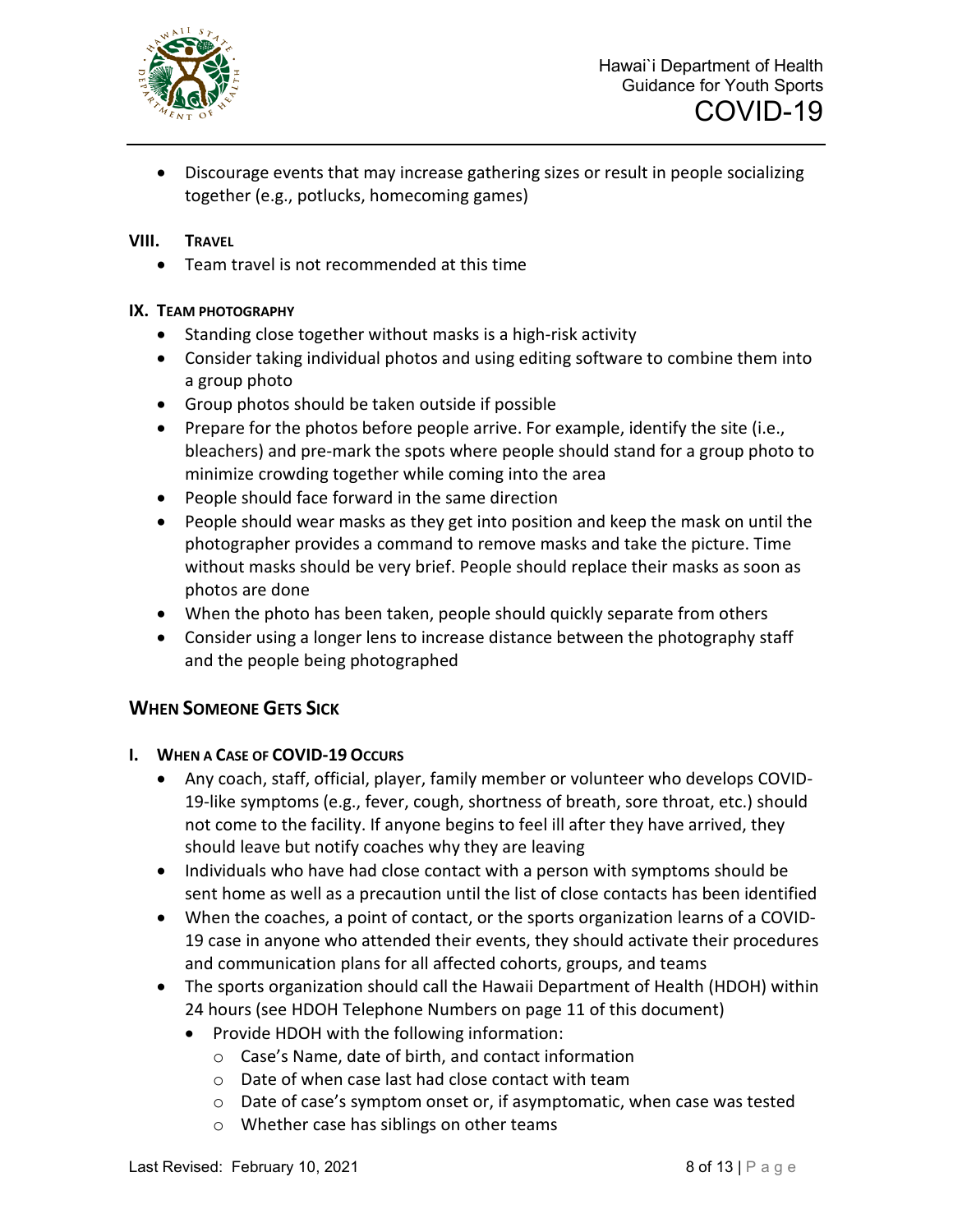

- o Name, title (e.g., coach), and contact information of caller (including how person may be reached after hours, weekends, and holidays)
- Identify and notify contacts:
	- $\circ$  Compile a list of case's close contacts and provide notification to each close contact (see attached). Close contact is defined as (regardless of whether persons were wearing cloth masks):
		- Within 6 feet of an infected person for a combined total of 15 minutes or more over a 24-hour period
		- In direct contact with the infected person's secretions (e.g., being coughed on)
	- Once close contacts have been notified let people know that all close contacts have been notified and if they were not notified, they are not considered a close contact
- Procedures should be developed to ensure both the privacy of the cases and close contacts and the safety of everyone. Ensure case's identity remains confidential except for notification of HDOH
- Perform cleaning and mitigation measures
	- Close off areas used by a sick person (bathroom, common areas, gym, etc.) until after cleaning and disinfecting them (for outdoor areas, this includes surfaces that may be touched and shared objects in the area)
	- Wait at least 24 hours before cleaning and disinfecting to minimize the potential exposure to respiratory droplets. If 24 hours is not feasible, wait as long as possible
	- After 24 hours, clean and disinfect any areas used by the person with COVID-19, shared common areas (including restrooms) and any supplies or equipment handled by ill person, per CDC and EPA guidance:
		- o Use products that meet [EPA disinfection criteria](https://www.epa.gov/pesticide-registration/list-n-disinfectants-coronavirus-covid-19)
		- o [Cleaning and Disinfecting Your Facility | CDC](https://www.cdc.gov/coronavirus/2019-ncov/community/disinfecting-building-facility.html)
		- o [Cleaning and Disinfecting Public Spaces for COVID-19 | CDC](https://www.cdc.gov/coronavirus/2019-ncov/community/clean-disinfect/index.html)
		- o Focus on frequently touched surfaces and any supplies or equipment that may have been handled by the ill person

## **II. RETURN TO PLAY AFTER COVID-19**

- All athletes with exposure to COVID-19, regardless of symptoms, require a minimum 10-day resting period from date of positive test and must be asymptomatic for 24 hours without medication before returning to exercise and/or competition.
- Youth who have recovered from COVID-19 should be cleared for a return to sports by their physician and undergo evaluation for cardiac symptoms such as chest pain, shortness of breath, fatigue, palpitations or syncope.
- A positive cardiac screen or other concerning findings should prompt an electrocardiogram (ECG) and potential referral to a pediatric cardiologist for clearance.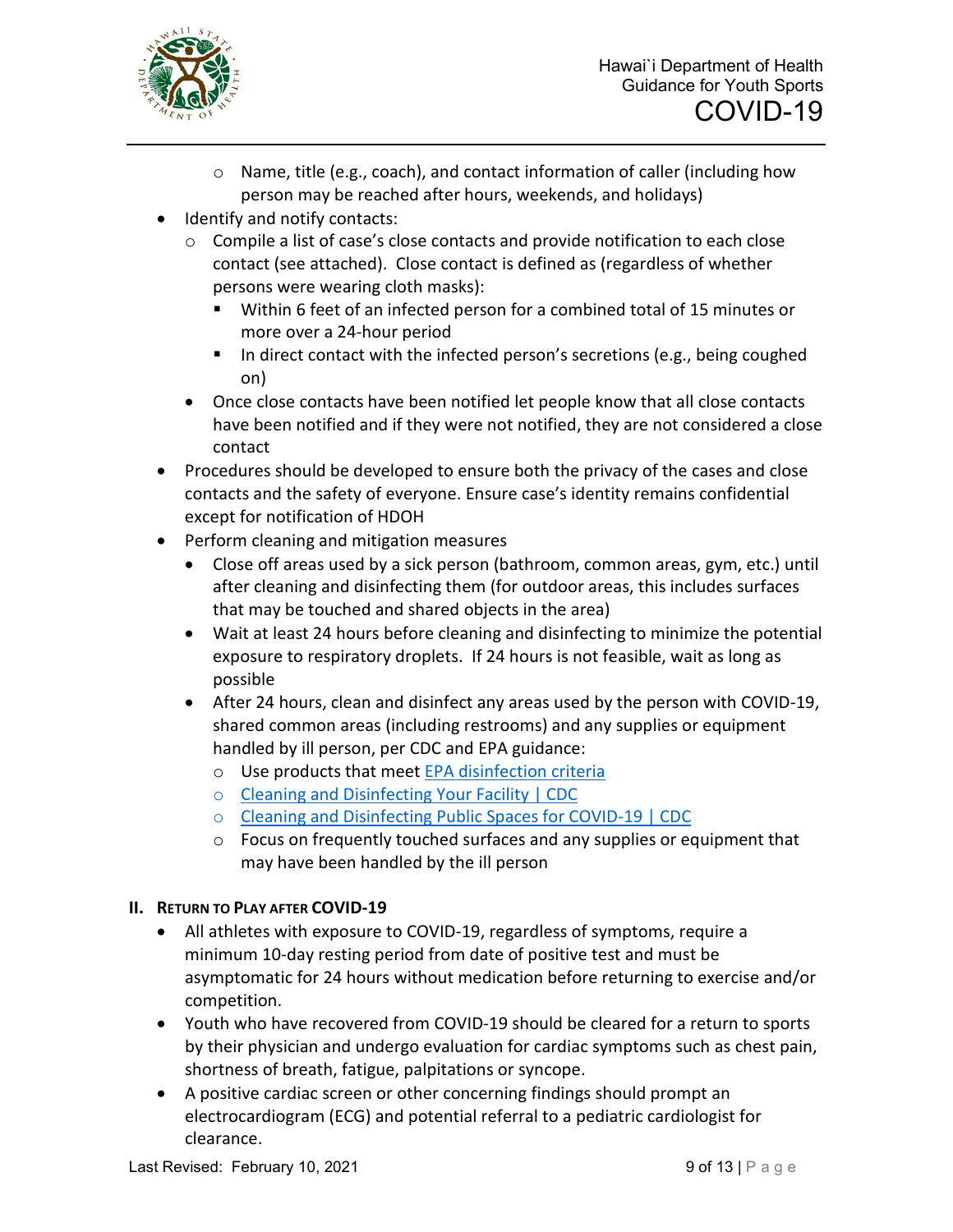

- Those with severe COVID-19 symptoms (ICU stay and/or intubation) or multisystem inflammatory syndrome in children (MIS-C), should be restricted from exercise for a duration of 3 to 6 months. These athletes must be cleared to resume participation by their primary care physician and obtain a cardiology clearance.
- For all athletes, a graduated return-to-play protocol over the course of a 7-day minimum is recommended. Consideration for extending the progression should be given to athletes who experienced more severe COVID-19 symptoms as outlined below
- Review and follow the latest American Academy of Pediatrics (AAP) COVID-19 [Interim Guidance: Return to Sports](https://services.aap.org/en/pages/2019-novel-coronavirus-covid-19-infections/clinical-guidance/covid-19-interim-guidance-return-to-sports/)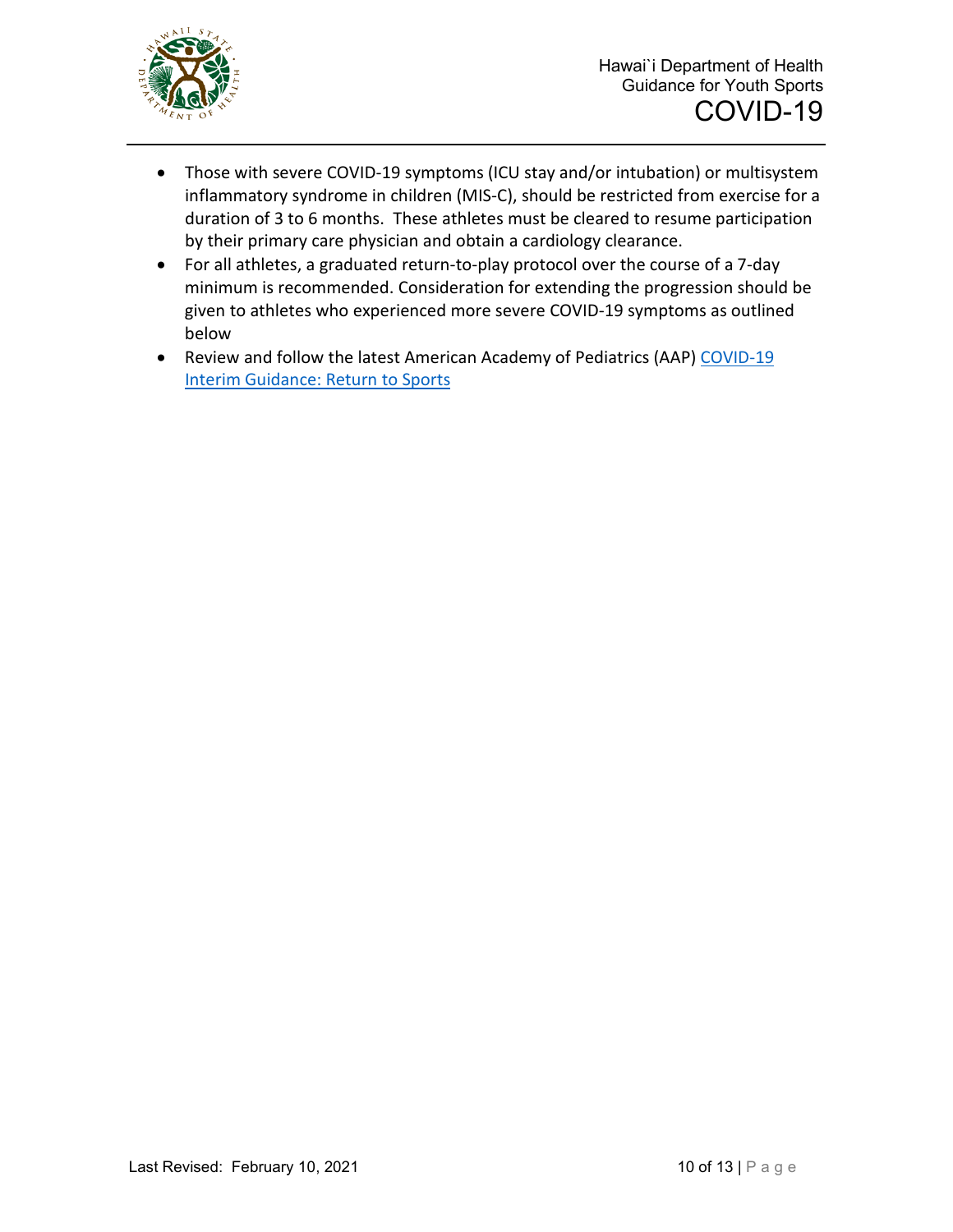

## **HAWAII DEPARTMENT OF HEALTH (HDOH) TELEPHONE NUMBERS**

| Island<br>Oahu                       | <b>Hours</b><br>M-F 7:45 am-4:30 pm | <b>Contact</b><br><b>HDOH Disease Reporting Line</b> | <b>Telephone Number</b><br>(808) 586-4586<br>(808) 587-6845 (ask for |
|--------------------------------------|-------------------------------------|------------------------------------------------------|----------------------------------------------------------------------|
| school liaison)                      |                                     |                                                      |                                                                      |
| Maui<br>Molokai<br>Lanai             | M-F 7:45 am-4:30 pm                 | Maui District Health Office                          | (808) 984-8213                                                       |
| Kauai                                | M-F 7:45 am-4:30 pm                 | Kauai District Health Office                         | (808) 241-3563                                                       |
| Hawaii (Hilo)                        | M-F 7:45 am-4:30 pm                 | Big Island DHO (Hilo)                                | (808) 933-0912<br>(808) 974-6006                                     |
|                                      | Hawaii (Kona) M-F 7:45 am-4:30 pm   | Big Island DHO (Kona)                                | (808) 322-4877<br>(808) 974-6006                                     |
| <b>After Hours/Weekends/Holidays</b> |                                     |                                                      |                                                                      |
| Oahu                                 |                                     |                                                      | (808) 600-3625                                                       |
| Neighbor Islands                     |                                     |                                                      | (808) 360-2575                                                       |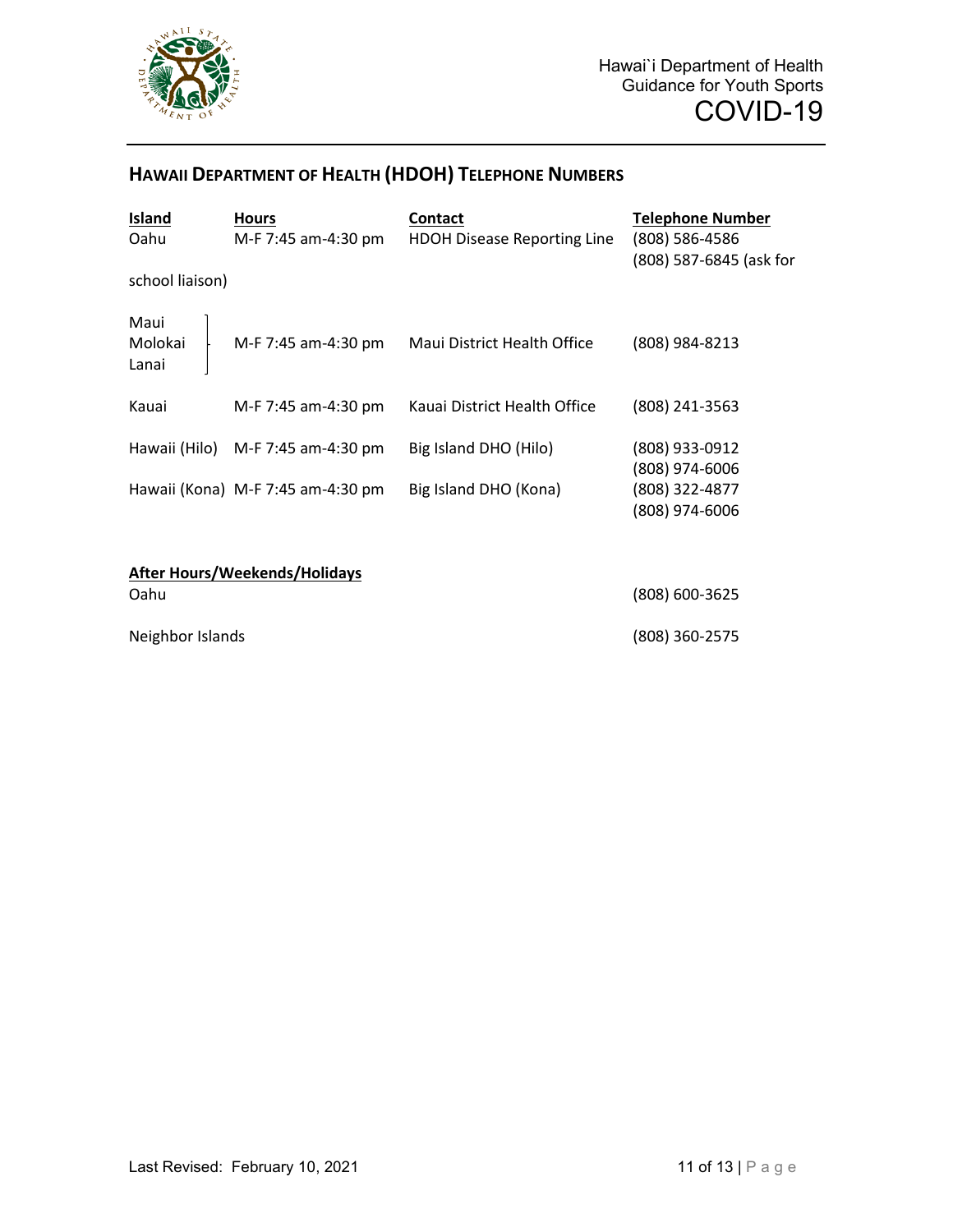

## **RESOURCES**

Centers for Disease Control and Prevention, Coronavirus Disease 2019, Considerations for Youth Sports: [https://www.cdc.gov/coronavirus/2019-ncov/community/schools](https://www.cdc.gov/coronavirus/2019-ncov/community/schools-childcare/youth-sports.html)[childcare/youth-sports.html](https://www.cdc.gov/coronavirus/2019-ncov/community/schools-childcare/youth-sports.html)

Centers for Disease Control and Prevention, Coronavirus Disease 2019, Youth Sports Program FAQs: [https://www.cdc.gov/coronavirus/2019-ncov/community/schools](https://www.cdc.gov/coronavirus/2019-ncov/community/schools-childcare/youth-sports-faq.html)[childcare/youth-sports-faq.html](https://www.cdc.gov/coronavirus/2019-ncov/community/schools-childcare/youth-sports-faq.html)

American Academy of Pediatrics COVID-19 Interim Guidance: Return to Sports: [https://services.aap.org/en/pages/2019-novel-coronavirus-covid-19-infections/clinical](https://services.aap.org/en/pages/2019-novel-coronavirus-covid-19-infections/clinical-guidance/covid-19-interim-guidance-return-to-sports/)[guidance/covid-19-interim-guidance-return-to-sports/](https://services.aap.org/en/pages/2019-novel-coronavirus-covid-19-infections/clinical-guidance/covid-19-interim-guidance-return-to-sports/)

Youth Sports Guidelines from the following cities/states: **[Connecticut](https://portal.ct.gov/DPH/Communications/Guidance/General-Guidance-for-Youth-and--Amateur-Sport-Activities-during-COVID-19-Pandemic)** Delaware [Illinois](https://www.dph.illinois.gov/covid19/community-guidance/sports-safety-guidance) [Indiana](https://www.ihsaa.org/Portals/0/ihsaa/documents/health/COVID-19%20Resource%20Center.pdf) [New Jersey](https://nj.gov/health/cd/documents/topics/NCOV/COVID_GuidanceForSportsActivities.pdf) [City of St. Louis Youth Sports Guidelines](https://www.stlouis-mo.gov/government/departments/health/communicable-disease/covid-19/guidance/phase-one/upload/City-of-St-Louis-Youth-Sports-Guidelines-REVISED-30SEP20.pdf) **[Washington](https://www.governor.wa.gov/sites/default/files/COVID19%20Phase%202%20and%203%20Sporting%20Activities%20Guidance.pdf)**